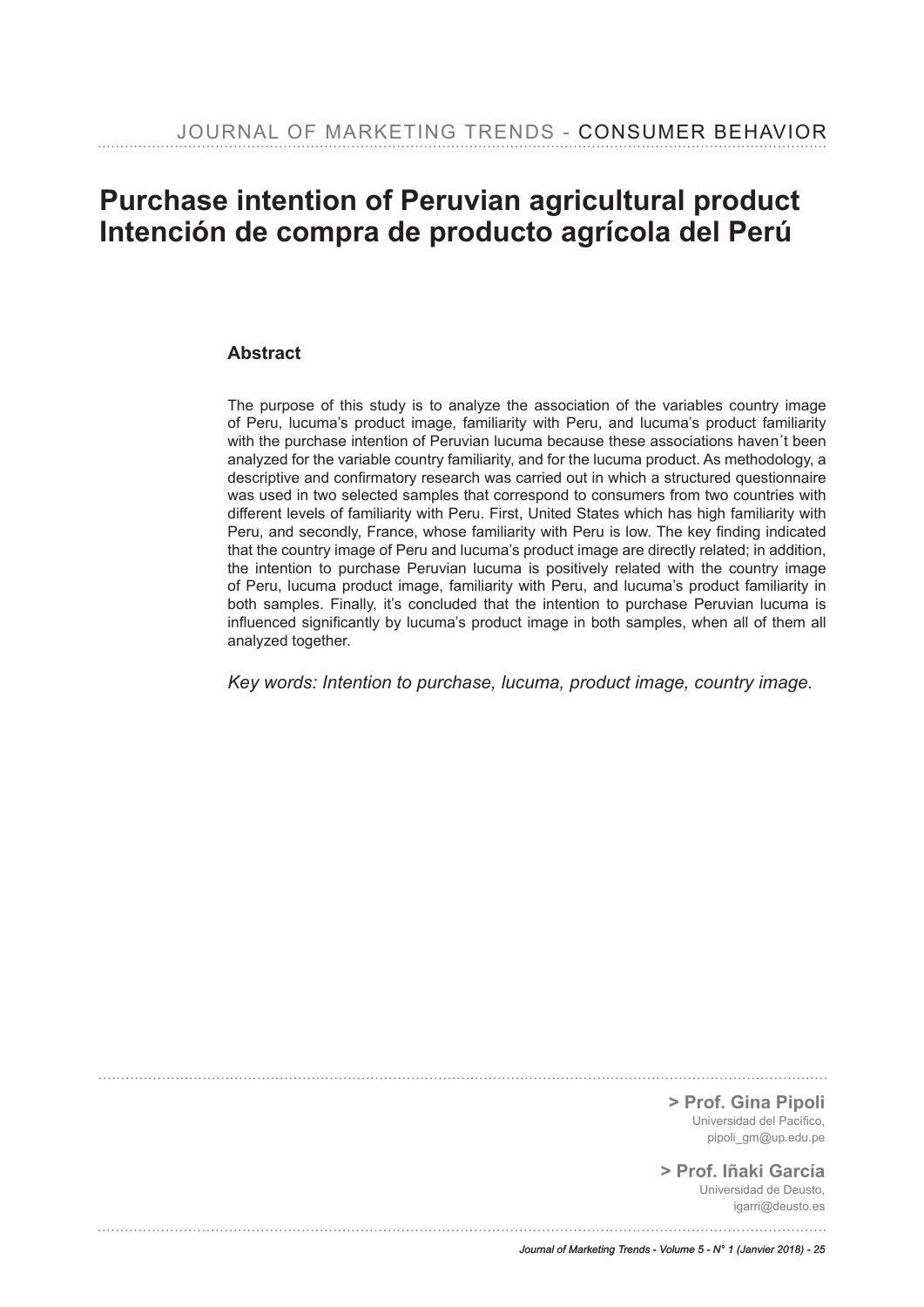### **Introduction and objectives**

According to Fishbein and Ajzen (1975) the intention to purchase is a process through which the consumer has the intention of buying a product in the near future; that is, a subjective inclination towards a product. But purchase intention is usually refered to the behavior, perceptions and attitudes of consumers (Mirabi, Akbariyeh, & Tahmasebifard, 2015).

In these times consumers are surrounded by a large amount of information and various forms of promotion to motivate their purchase of various products, which makes the purchase decision is increasingly complex (Madahi & Sukati, 2012).

Particularly, Keller (2001) emphasized that although the consumer intention to purchase could be affected by many uncontrollable factors by the companies, the final decision to purchase a product or service will depend on the consumer intention to purchase; therefore, it is necessary to study it.

On the other hand; lucuma is an input of luxury in the confectionery, pastry, ice cream, and delicacies industries; due to its intense and unique favor; as well as its creamy texture (Lazaeta, 2006; Morán, 2016).

In this context, the general objective of the present research is to analyze the association of the intention to purchase of lucuma from Peru with the country image of Peru, the image of the lucuma product, the country familiarity of Peru and the lucuma from Peru product familiarity. In addition, the specific objectives are: (1) Analyze the association of the country image of Peru with the lucuma product image of Peru. (2) Analyze the association of the country image of Peru with the intention to purchase lucuma. (3) Analyze the association of the lucuma product image with the intention to purchase lucuma. (4) Analyze the association of Peru country familiarity with the intention to purchase lucuma. (5) Analyze the association of lucuma product familiarity the intention to purchase lucuma. (6) Analyze the effect of the country image of Peru, the lucuma product image, familiarity with Peru, and lucuma product familiarity with the intention to purchase lucuma.

### **Research question**

What is the relationship between the intention to purchase of lucuma and the country image of Peru, the lucuma product image, the Peru country familiarity, and the lucuma product familiarity?

### **Review of the literature**

The main models that studied the relationship between the country image and product image, as well as, the relationship between the country image, product image, country familiarity and product familiarity with the intention to purchase through time are.

Han (1989) proposed a model that researched the variables that affect consumers' buying intent, and identifed the country image variable, and product familiarity as main variables. Later, Han (1990) developed a new model that researched the consumer's perception on the quality of the product through the appreciation of the product country origin called Halo effect. Similarly, he studied how it impacts on the intention to purchase.

Particularly, Hong and Wyer (1989) studied the country of origin effect which showed that consumers were interested in knowing more information about other characteristics of the product and its impact on the purchase intention. In consequence, they found that the information of the product country origin infuences the consumer's purchase intention. A similar perspective was researched by Roth and Romeo (1992) who studied the association of the country image and product image, with the consumer purchase intention. They concluded that the country image is positively associated with the consumer intention to purchase.

Subsequently, Papadopoulos and Heslop (2000) made a multi-country analysis adapting Roth and Romero's model (1992). They found that country image is associated positively with the intention to purchase. Likewise, Lin and Kao (2004) adapted Roth and Romeo's model (1992) and found that the country of origin impacts directly on the consumer's purchase intention.

Two years later, Long Yi and Chun-Shuo (2006) researched the impact of country image, product image, and the level of linkage and knowledge of the product on the consumer's intention to purchase. They concluded that knowledge and linking of the product regulates the final effect of the country of origin variable on the consumer's intention to purchase. Similarly, Wang and Yang (2008) studied the effect of the country image and the brand personality on the consumer's purchase intention. They concluded that the brand personality and country image have a direct impact on the consumer's purchase intention.

*26 - ISSN 1961-7798 - © 2009, International Marketing Trends Conference*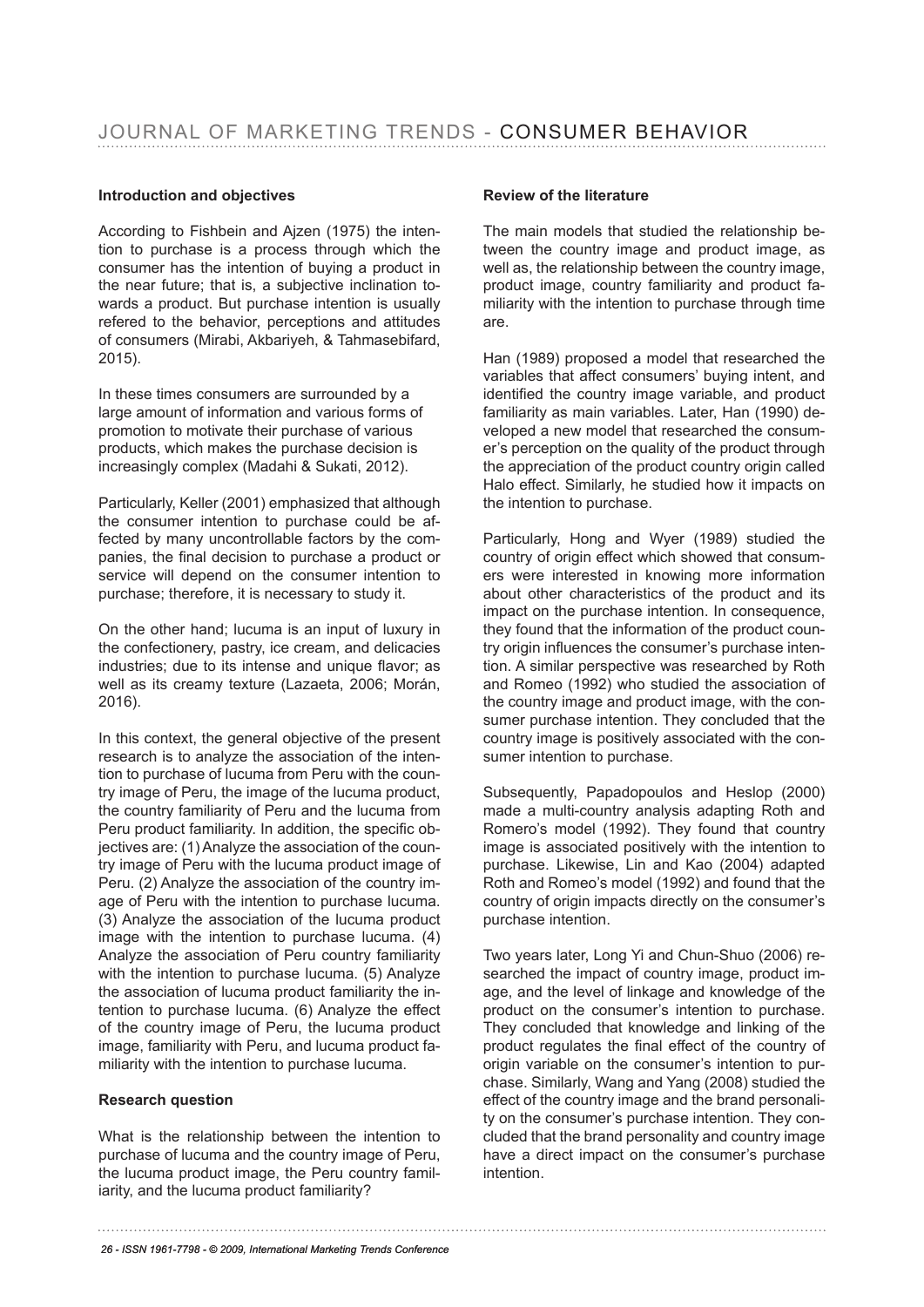Khan, Ghauri and Majeed (2012) developed a model that studied the impact of brand knowledge, brand relationship, behavioral intention, country of origin and past experiences on the purchase intention. They concluded that brand loyalty and brand knowledge have the highest positive relationship with purchase intention.

Parallel, Xianguo, Jing, Xia and Da (2012) researched the impact of the country of origin image, the animosity, and the consumer's ethnocentrism, on the consumer intention to purchase of domestic and foreign products. Their main conclusion is that consumer ethnocentrism positively impacts on the intention to purchase of local products; but country of origin and the animosity does not significantly impact on the intention to purchase of domestic products.

Guina and Giraldi (2012) analyzed the effect of country image and country familiarity of a product on the consumer's purchase intention. They determined that both country image and country familiarity influence the consumer's intention to purchase. Particularly, Sinrungtam (2013) studied the impact of the dimensions of country of origin on the purchase intention. He concluded that country of manufacture, country of the parts, country of the brand and country of the company dimensions have a direct impact on the consumer intention to purchase. In contrast, country of assembly and country of design dimensions does not impact on the intention to purchase.

On the other hand, Ortiz (2014) analyzed the relationship between the country of origin image and the brand personality of a product; and its influence on the consumer's intention to purchase. He concluded that the country of origin image has a direct effect on the brand personality; and in turn, this relationship has a positive impact on the consumer's intention to purchase.

In 2016, Liu and Guo (2016) researched the impact of the access, satisfaction, reputation and familiarity of the product on the intention to purchase. Their results indicate that both the familiarity of the product, as well as, the access do not directly influence the consumer's intention to purchase.

According to the literature review, one of the main conclusions is the gap regarding the research on the consumer's intention to purchase of agricultural products from developing countries. In addition, it was found that the country familiarity and product familiarity variables, which are relevant for the research of the consumer's intention to purchase, have been little studied in the researchers that studied the intention to purchase. Therefore, the hypotheses propounded are presented (see graph 1):

*H1 : The better the Country image of Peru, the greater the lucuma product image will be.* 

*H2 : The better the image of the country of Peru, the greater the intention to purchase of the lucuma from Peru will be.*

*H3 : The better the lucuma product image, the greater the intention to purchase the lucuma from Peru will be.*

*H4 : The better the familiarity with Peru country, the greater the intention to purchase of the lucuma from Peru will be.*

*H5 : The better the familiarity with the lucuma product of Peru, the greater the intention to purchase lucuma from Peru will be.* 

*H6 : The Country image of Peru, the lucuma product image, the Peru country familiarity and the lucuma*  from Peru product familiarity, have a significant ef*fect on the intention to purchase the lucuma from Peru H6: The Country image of Peru, the lucuma product image, the Peru country familiarity and the lucuma from Peru product familiarity, have a significant effect on the intention to* 

### **Graph 1: Diagram of the hypotheses proposed Graph 1: Diagram of the hypotheses proposed**



Source: Own elaboration based on the Roth and Romeo model (1992).

#### **Method**

A confirmatory and descriptive research was carried out to determine the type of relationship between the studied variables (Kumar, 2000). A structured questionnaire organized into five sections was adapted by Roth and Romeo (1992) to collect the primary information.

On the other hand, two samples were selected with different levels of familiarity with Peru, for the collecbetween the studied variables (Kumar, 2000). A structured questionnaire organized into five

### *Journal of Marketing Trends - Volume 5 - N° 1 (Janvier 2018) - 27*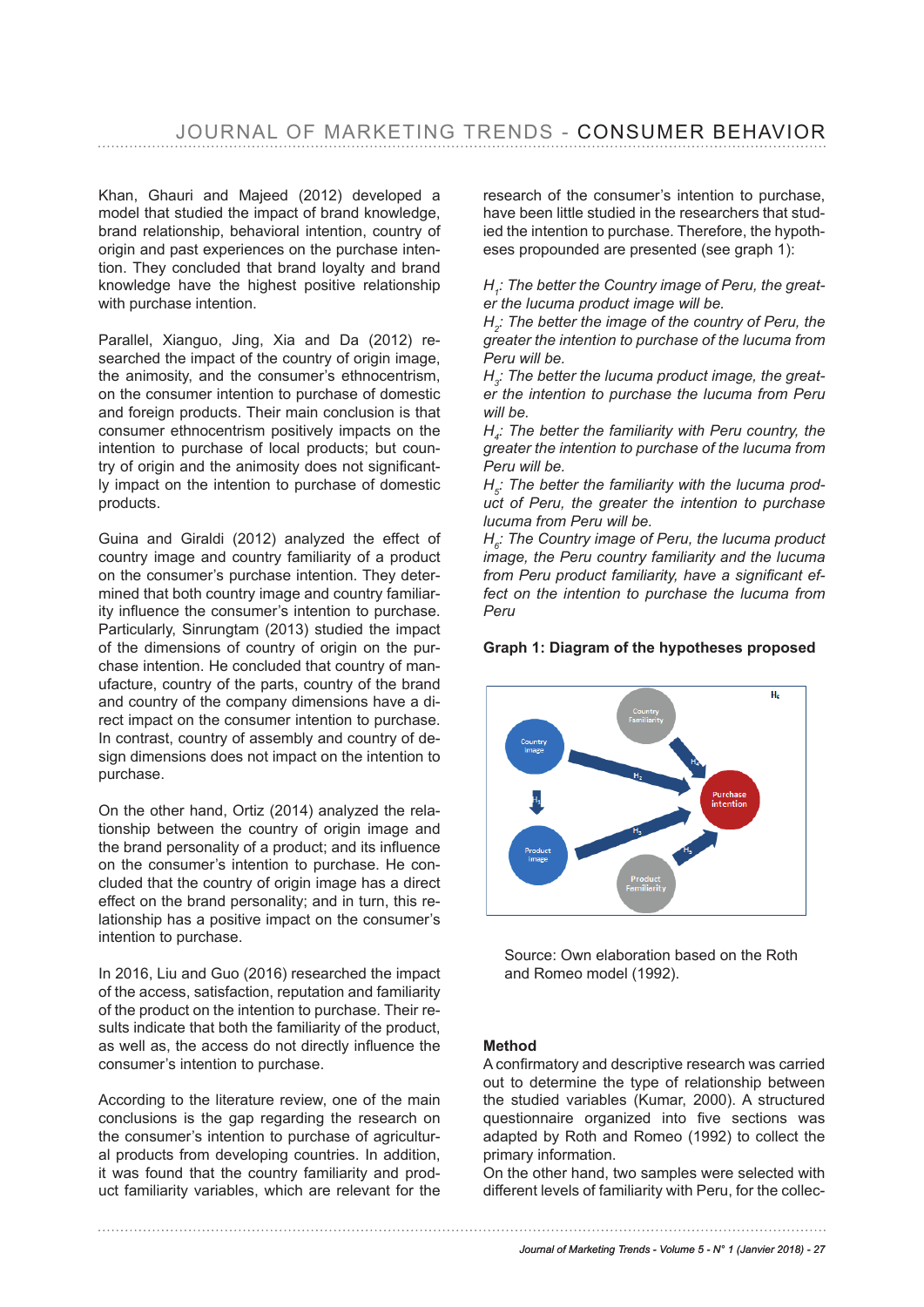tion of information. The first sample was made up of people from the United States whose familiarity with the Peru is high. The second sample was made up of people from France whose familiarity with Peru is low; for Peru is low; for this selection, the study made by Verbeke and Vackier (2004) was taken as a basis.

Douglas and Craig (2007) recommend using non-probabilistic sampling for convenience, given the cost and time constraints; as well as the difficulty of access to the samples studied. Therefore, non-probabilistic sampling was used to survey undergraduate and graduate students from the United States and France. Given the components of the items of the items of the items of the items of the items of the items of the items of the items o nature of the sampling, the results of the research should not be extrapolated to the universe. On the other riature or the sampling, the results or the research should not be extrapolated to the universe. On the other<br>hand, to determine the components of the country image of Peru and lucuma product image, the items of the nand, to actemme the components of the country image of Ferd and facama product mage, the fields of the country image and product image presented in the review of the literature were analyzed, and items (prestige, design, innovation and manpower) used by Roth and Romeo (1992) were adopted. See table 1. See table 1.

|  | Table 1: Technical Sheet of the study carried out |  |  |  |
|--|---------------------------------------------------|--|--|--|
|  |                                                   |  |  |  |

|                            | <b>France</b>                                                                                                                           | <b>United States</b> |
|----------------------------|-----------------------------------------------------------------------------------------------------------------------------------------|----------------------|
| <b>Universe</b>            | People older than 18 years with Persons over 18 years of age<br>higher education, residing in with higher education, residing<br>France | in the United States |
| <b>Sampling method</b>     | Non-probabilistic; by convenience.                                                                                                      |                      |
| Sample size                | 109 surveys                                                                                                                             | 109 surveys          |
| <b>Technique to survey</b> | Self-administered questionnaire                                                                                                         |                      |

## Source: Own elaboration Source: Own elaboration

To measure the different response categories of respondents to the items studied, the interval method was provided at the compatibility of the interval method was provided at the compatibility of the interval method. carried out, and the semantic differential scale was applied as a measurement scale. This scale was based carried out, and the semantic differential scale was applied as a measurement scale. This scale was based<br>on categories of responses ordered on a scale of seven points that represented the degree of acceptance, on categories or responses eracted on a scale or seven points that represented the asgree or asseptance, preference or agreement with each of the items analyzed. This scale is characterized by its simplicity of results in marketing (Kineear & Taylor, 1999). The degree of acceptance of acceptance of a control of the items of the i

#### **Findings**  $\Delta$  dings is characterized. This scale is simplicity of results in marketing (Kineear  $\Delta$

The hypotheses raised through the study of the correlation by pairs of the variables researched were analyzed. A bivariate analysis was carried out to verify each one of the hypotheses.

## *Analysis of hypothesis 1 (H1 )* **Findings**

In the French sample, there is a positive but not significant correlation ( $r = 0.082$ ,  $p = 0.398$ ) between the country image of Peru and the lucuma product image. See table 2. This implies that the country image of Peru is the variables researched through the variables researched through the variables researched the variables researche correlated directly with the lucuma product image. However, such a correlation is not statistically significant. On the other hand, in the USA sample, there is a positive and significant correlation ( $r = +0.461$ ;  $p = 0.000$ ) between the country image of Peru and the lucuma product image. See table 2.

## Table 2: Summary of H<sub>1</sub>

| Pairs: (1) Country                   | France | USA         | France | USA        |
|--------------------------------------|--------|-------------|--------|------------|
| image of Peru<br>Lucuma's<br>product |        | Correlation |        | P value    |
| image                                | 0.082  | $*0461$     | 0.398  | ** $0.000$ |

Source: Own elaboration. Legend: \* Highest correlation. \*\* Significant correlation at 5%. *Analysis of hypothesis 2 (H2 )* Source: Own elaboration. Legend: \* Highest correlation. \*\* Significant correlation at 5%.

In the French sample there is a positive but not significant correlation ( $r = +0.074$ ,  $p = 0.446$ ) between the an the French sample there is a positive but not significant correlation (i = + 0.074, p = 0.440) between the<br>country image of Peru and the intention to purchase of lucuma. Therefore, the country image of Peru is directly correlated with the intention to purchase lucuma from Peru. However, such a correlation is not statistically sig-5 nificant. In contrast, in the USA sample, there is a positive and significant correlation (r = + 0.355, p = 0.000)<br>cmang the studied variables. See table 2 among the studied variables. See table 3. related with the intention to purchase lucuma from Peru. However, such a correlation is not statistically s

there is a positive and significant correlation (respective and significant correlation (respective and studie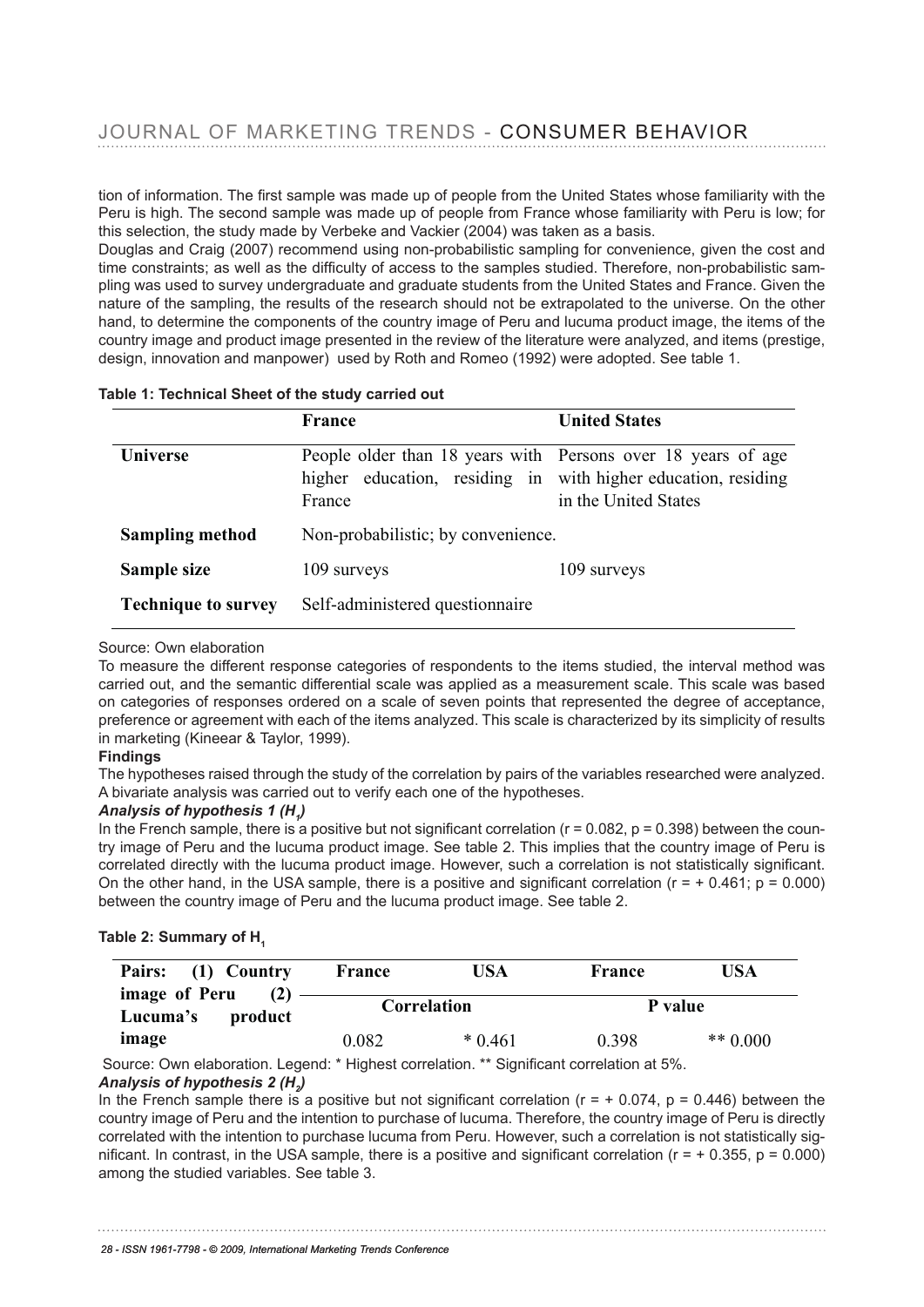| Pairs: 11 Country France 11 USA USA France 11 USA USA Prince 11 USA<br>of<br>Peru.<br>image | Correlation |             | P value    |            |
|---------------------------------------------------------------------------------------------|-------------|-------------|------------|------------|
| Table <sup>2</sup> 3: Summary of H <sub>2</sub> to<br>purchase of lucuma.                   | 0,503       | $*0,523$    | ** $0.000$ | ** $0.000$ |
| Pairs:<br>Country<br>(1)<br><sub>of</sub><br>Peru.                                          | France      | USA         | France     | <b>USA</b> |
| image<br><b>Intention</b><br>(2)<br>to                                                      |             | Correlation | P value    |            |
| purchase of lucuma.                                                                         | 0,503       | $*0,523$    | ** $0.000$ | ** $0.000$ |

**Deire JOURNAL OF MARKETING TRENDS - CONSUMER BEHAVIOR** 

Source: Own elaboration. Legend: \* Highest correlation. \*\* Significant correlation at 5%.

# $\bm{A}$ nalysis of hypothesis 3 (H<sub>3</sub>)

In the French sample there is a positive but not significant correlation (r=+0,503; p=0,000) between the lucuma product image and the intention to purchase of lucuma. Therefore, lucuma product image is directly correlated<br>product image and the intention to purchase of lucuma. Therefore, lucuma product image is directly correlated with the intention to purchase of lucuma. However, such a correlation is not statistically significant. In contrast, in the USA sample, there is a positive and significant correlation (r=+0,523; p=0,000) among the studied vari-<br>chlos, see table 4. ables, see table 4.  $\mu$ , see idirectly correlated with the intention to purchase of lucuma.

## **Fable 4: Summary of H<sub>3</sub>**

| Pairs: (1) Lucuma's                                                                                                                       | <b>France</b> | USA      | France     | USA        |
|-------------------------------------------------------------------------------------------------------------------------------------------|---------------|----------|------------|------------|
| product<br>image.<br>Intention to<br>(2)                                                                                                  | Correlation   |          | P value    |            |
| purchase of lucuma.                                                                                                                       | 0.503         | $*0.523$ | $** 0.000$ | ** $0.000$ |
| Sourair©wnlelabousumaLegend:Fridinidest correlationSA* Significant obrachation at 5%                                                      |               |          |            | <b>USA</b> |
| product<br>image.<br>Analysis of typothesis $\frac{2}{4}$<br>Analysis of typothesis $\frac{2}{4}$<br>Analysis of typothesis $\frac{2}{4}$ | Correlation   |          | P value    |            |

In the sample from France there is a positive but not significant correlation (r  $\bar{c}$  of 0.140, p = 0.417) between the country familiarity with Peru and the intention to purchase of lucuma. This implies that the country familiarity is correlated directly with the intention to purchase of lucuma. However, such a correlation is not statistically significant. On the other hand, in the USA sample, there is a positive and significant correlation  $(r = +0.415, p)$ = 0.000) between the country familiarity with Peru and the intention to purchase of lucuma. See table 5. Empirical discovery represents a scientific contribution to the literature, given that there are no models that study<br>"Literature of the country familiary of the intention to the literature, given that there are no models th this association. *Analysis of hypothesis 4 (H4)* ne sample hold I failte there is a hostlive but hox a grid with correlative b 600<sup>0</sup>. The p = 0 \*\* 0,000 the country<br>**PHICHASE OF LUCUTBA**LL and the intention to purchase of lucuma. This implies that the country *Analysis of hypothesis 4 (H4)*  $\lambda$  describing. However, such a correlation is not statistically significant. On the other hand, in the other hand, in the other hand, in the other hand, in the other hand, in the other hand, in the other hand, in the ot no sample not had study to the page of

## Table 5: Summary of the  $H_4$

| Pairs: (1) Country                         | France | USA                | France  | USA       |
|--------------------------------------------|--------|--------------------|---------|-----------|
| familiarity with Peru.<br>(2) Intention to |        | <b>Correlation</b> | P value |           |
| purchase of lucuma.                        | 0.140  | $*0.415$           | 0.147   | $**0,000$ |

Source: Own elaboration. Legend: \* Highest correlation. \*\* Signifcant correlation at 5%. Source: Own elaboration. Legend: \* Highest correlation. \*\* Significant correlation at 5%.

### *Analysis of hypothesis 5 (H5 )*

In the French sample, there is a positive but not significant correlation ( $r=+0.345$ ;  $p=0.000$ ) between the lucuma product familiarity and the intention to purchase of lucuma. This implies that the lucuma product familiarity *Analysis of hypothesis 5 (H5)* is correlated directly with the lucuma product image. However, such a correlation is not statistically significant. On the other hand, in the USA sample, there is a positive and significant correlation (r=+0,576; p=0,000) between the studied variables. See table 6.

**Pairs: (1) Lucuma product familiarity. (2) Intention to** 

**Table 6: Summary of H5**

**France** USA<sup>*lournal of Marketing Trends - Volume 5 - N° 1 (Janvier 2018) - 29*</sup>

**Correlation P value**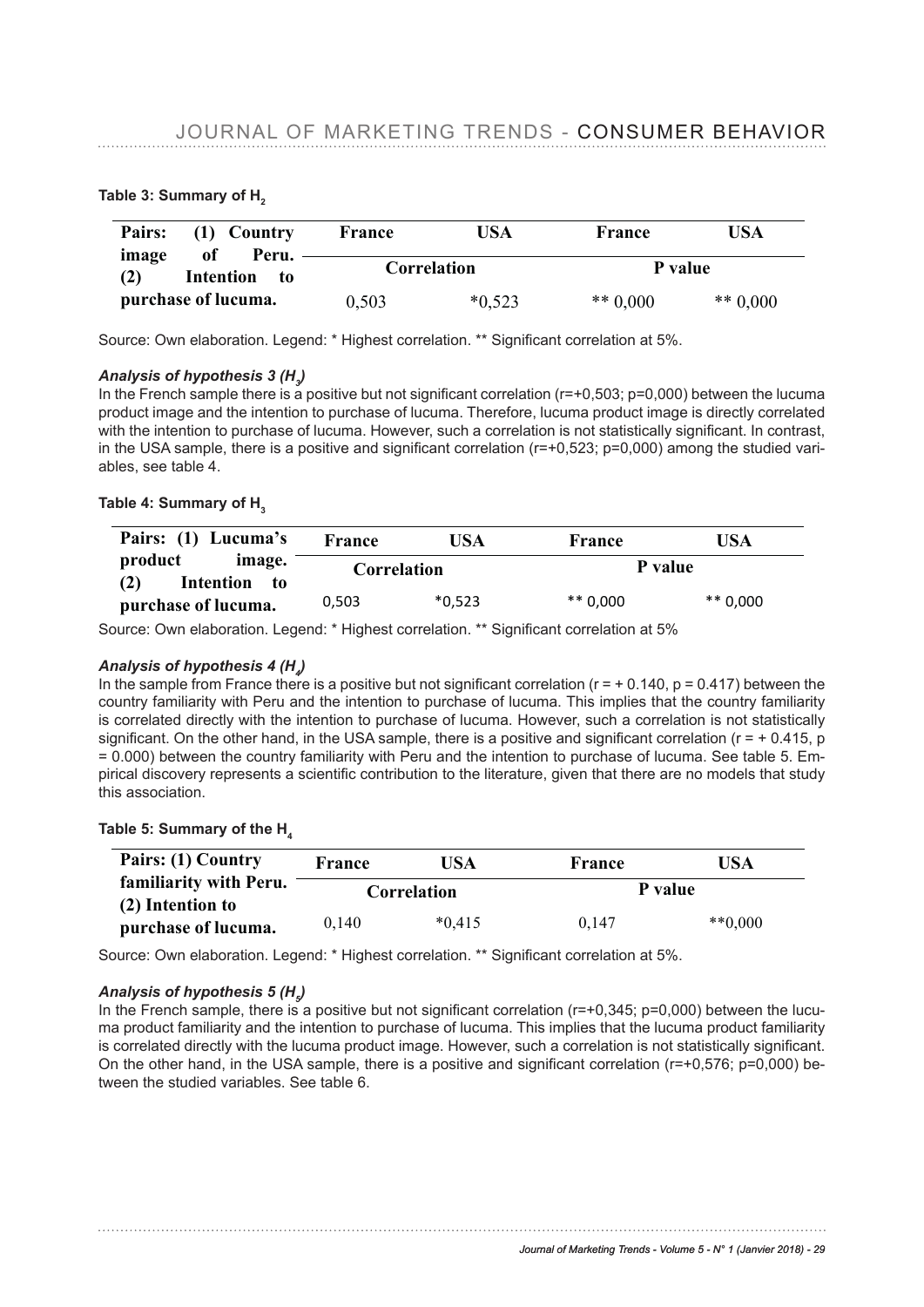#### JOURNAL OF MARKETING TRENDS - CONSUMER BEHAVIOR vunnal vi ivia<br>Datariave erano **Table 6: Summary of H5**

| Pairs: (1) Lucuma                                             | France                  | USA           | France                         | USA              |  |
|---------------------------------------------------------------|-------------------------|---------------|--------------------------------|------------------|--|
| product familiarity.<br>Table) Griftenwoary of H <sub>5</sub> | Correlation             |               |                                | P value          |  |
| <b>purchase of lucuma.</b><br>Pairs: (1) Lucuma               | <u>*0,345</u><br>France | *0,576<br>USA | $*$ $*$ 0,000<br><b>France</b> | $**0,000$<br>USA |  |
| product familiarity.<br>(2) Intention to                      | Correlation             |               |                                | P value          |  |
| purchase of lucuma.                                           | $*0,345$                | $*0.576$      | $**0.000$                      | $**0,000$        |  |

### Analysis of hypothesis 6 (H<sub>e</sub>) are positively related to it, for both samples. Particularly, the lucuma production  $\theta$

When the four variables are analyzed together to explain the intention to purchase of lucuma, these variables<br>are positively related to it, for both complex. Pertiaularly, the lucuma product image is the only statistically are positively related to it, for both samples. Particularly, the lucuma product image is the only statistically sig-<br>Therefore, the intention the intention to angeles and luck country. Therefore, the country income of Per nificant explaining the intention to purchase; in both samples. Therefore, the country image of Peru, country familiarity with Peru, and lucuma product familiarity does not impact on the intention to purchase, for all samples. See table 7. image is the only statistically significant explanat explanation to purchase; in the intention to purchase; in both samples. The intention to purchase  $\mathbb{R}$ familiary does not impact on the international control of the intensive formation to purchase of all samples o<br>See the intention to purchase in the intentional samples. The intensive formation to purchase

When the four variables are analyzed to explain the intention to explain the intention to purchase of  $\alpha$ 

# $\mathsf{Table}$  7: Summary of  $\mathsf{H}_{_6}$

| Country image of<br>Peru | Lucuma product<br>image | <b>Country familiarity</b><br>with Peru. | Lucuma product<br>familiarity.    |
|--------------------------|-------------------------|------------------------------------------|-----------------------------------|
|                          |                         |                                          |                                   |
| <b>Figuntry</b> imagg pf | <b>EHAHADA</b> prodykt  | Gountsy familiarity                      | <b>H<sub>r</sub>yguma</b> product |

Source: Own elaboration: \* Highest correlation. \*\* Signifcant correlation at 5%. Source: Own elaboration: \* Highest correlation. \*\* Significant correlation at 5%.

## **Discussion and Conclusions Discussion and Conclusions**

Regarding  $H_i$ , it is accepted in cases in which the consumer has high familiarity with Peru, and it's rejected Regarding H<sub>1</sub>, it is accepted in cases in which the consumer has high familiarity with Peru, and it's rejected when the consumer has low familiarity with Peru. Therefore, there is a partial acceptance of H<sub>1</sub>, since this curs only when there is high familiarity with Peru. Likewise, with respect to  $H_2$ , it must be accepted in the case that the consumer of foreign products has a high familiarity with Peru; in contrast, with consumers who have low familiarity with Peru. Therefore, there is partial acceptance of H<sub>2</sub>. Relative to H<sub>3</sub>; it's accepted in cases in which the consumer has high and low familiarity with Peru, this implies a very broad acceptance of  $\mathsf{H}_{3}$ .

Regarding  $H_4$ , there is a partial acceptance; since it's accepted, only, when the consumer has high familiarity  $\frac{1}{2}$ with Peru. This represents a scientific contribution for the academy, since the country's familiarity has not<br>been associated by the literature with the intention to purchase. Beenest of H3. it is associated in the sesse o been associated by the literature with the intention to purchase. Respect of  $H_{5}$ , it is accepted in the cases of been associated by the inerature with the intention to purchase. Respect of  $H_s$  it is accepted in the cases of consumers of foreign products has high and low familiarity with Peru. Therefore,  $H_s$  is widely accepted. Fin ly, with respect to  $H_e$ , it is possible to conclude that the intention to purchase of lucuma is influenced by the lucuma product image, in the case of foreign consumers with high and low familiarity with Peru. Therefore, H<sub>6</sub> is partially accepted. The cases of H5, it is accepted in the cases of consumers of foreign products has high and low

#### **Limitations** familiarity with Peru. Therefore, H5 is widely accepted. Finally, with respect to H6, it is widely accepted. Finally, with respect to H6, it is widely accepted. Finally, with respect to H6, it is widely accepted. Finally,

Limitations<br>The reliability of the results of the research is low given the size of the samples studied that limits the preparation of a study based on gender, age and socioeconomic level; as well as, the limitations of time and monration of a study based on genuer, age and socioeconomic lever, as well as, the immations of time and mon-<br>ey. Also, the conclusions are not generalizable to the universe given that the sampling method used was non-random. Further; the sample was not representative of the universe. It was researched with postgraduate students who tend to greater international interaction, openness and cultural knowledge. On the other hand, **Limitations** structural equations were not used for the analysis of the model given that only two of the variables researched were constructs (country image and product image) conformed by four dimensions. In turn, the other three variables (country familiarity, product familiarity and intention to purchase) were one-dimensional. product image of the case of the case of the case of the size of the samples studied that limits the preparation of the case of the case of the case of the case of the case of the case of the case of the case of the case o

#### **Further Research**  given that the sampling method used was non-random. Further; the sample was not

r armer ressearen<br>It is necessary to design a model that includes constructs conformed by several dimensions in such a way that structural equations can be used to validate the model. Likewise, a random and probabilistic study with sam-<br>structural equations can be used to validate the model. Likewise, a random and probabilistic study with sample sizes representative of the universe is necessary so that the results can be extrapolated and an research

variables researched were constructs (country image and product image) conformed by four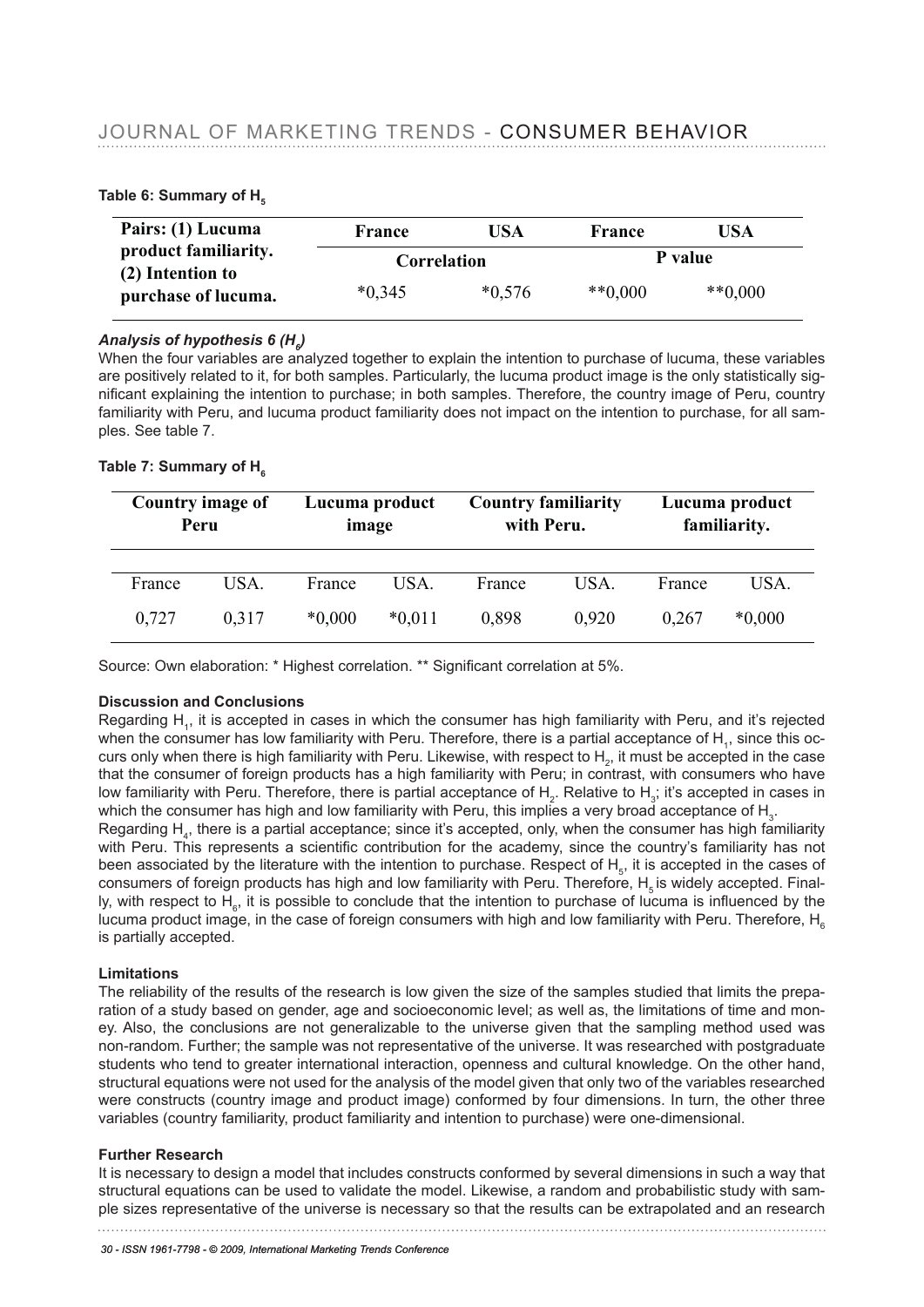can be carried out by gender, age and consumer socio-economic level. In addition, it is necessary to carry out a study of the impact of the sociodemographic variables of the consumer based on the variables age, gender, and socio-economic level. Finally, it is suggested that for future research, the multidimensional country image construct be studied, as pointed out by some authors such as Martin and Eroglu (1993), Lala, Allred and Chakraborty (2009).

### **Managerial implications**

One of the main managerial implications is that Peruvian lucuma exporters may experience greater intention to purchase of their product by the consumers when the importing country is familiar with Peru. Likewise, promoting the lucuma from Peru using the country image of Peru could generate greater intention to purchase by international consumers who have a high familiarity with Peru. In the same way, to use the lucuma product image in the commercial export strategies would positively affect the intention to purchase by international consumers with high and low familiarity with Peru. Further; those consumers who are already familiar with the lucuma from Peru are more educated in buying Peruvian lucuma. Finally, promoting this fruit using the lucuma product image could be the best way to achieve greater purchase incidence of this product by consumers with high and low familiarity with Peru; among the other variables analyzed together.

### **rEfErEncEs**

- Agarwal, S., & Sikri, S. (1996). Country image: Consumer evaluation of product category extensions. *International Marketing Review 13(4)*, 23-39.
- Allred, A., Chakraborty, G., & Lala, V. (2009). A Multidimensional Scale for Measuring Country Image . *Journal of International Consumer Marketing 21*, 51-66.
- Dawei Liu, X. G. (2016). Can trust and social benefit really help? Empirical examination of purchase intentions for wearable devices. *Information Development, 33*(1), 43 - 56.
- Douglas, S., & Craig, S. (2007). Use of product-country image cues in magazine advertising. A content Analysis. *Carleton*

### *Univerisity. Dissertations Publising.*

- DRAE. (03 de 06 de 2017). Recuperado el 06 de 03 de 2017, de http://dle.rae.es/srv/ fetch?id=NfgFAU6
- Fishbein, M., & Ajzen, I. (1975). Belief, attitude, intention and behavior: An introduction to theory and research. *Reading, MA: Addison-Wesley*.
- Guina, F., & Giraldi, J. (2012). GCG: Revista de Globalización, Competitividad y Governabilidad. *6*(2), 81-94.
- Han, C. (1989). Country Image: Halo or Summary Construct? *Journal of Marketing Research, 26*, 222-229.
- Han, C. (1990). Testing the role of country image in consumer choice behaviour. *European Journal of Marketing, 24*(6), 24-40.
- Hong, T., & Wyer, R. (1989). Effects of country-of-origin and product-attribute information on product evaluation: an information proccesing perspective. *Journal of Consumer Research, 16*(2), 75-87.
- Huy, H., & Svein, O. (2012). Certainty, risk and knowledge in the satisfaction-purchase intention relationship in a new product experiment. *Asia Pacifc Journal of Marketing and Logistic, 4*(1), 78-101.
- Keller, K. (2001). Building customer-based brand equity: creating brand resonance requires carefully sequenced brand-building efforts. *Marketing Management, 10*(2), 15-19.
- Khan, I., Ghauri, T., & Majeed, S. (2012). Impact of Brand related attributes on purchase intention of consumers. *Journal of Contemporary Research in Business, 4*(3), 194-200.
- Kineear, T., & Taylor, J. (1999). *Investigación de mercados: un enfoque aplicado.* Santafé de Bogotá: McGraw-Hill.
- Kumar, N. (2000). Essays on the information role of frms' strategies. *The University of Chicago, UMI Dissertations Publising*.
- Lazaeta, R. (2006). Manual de Alimentación Sana. En R. Lazaeta. México Distrito Federal: Pax Mexico.
- Lillis, C. (1974). Analysis of Made In Product Images An Exploratory Study. *Journal of interionational Business*, 119-127.

#### *Journal of Marketing Trends - Volume 5 - N° 1 (Janvier 2018) - 31*